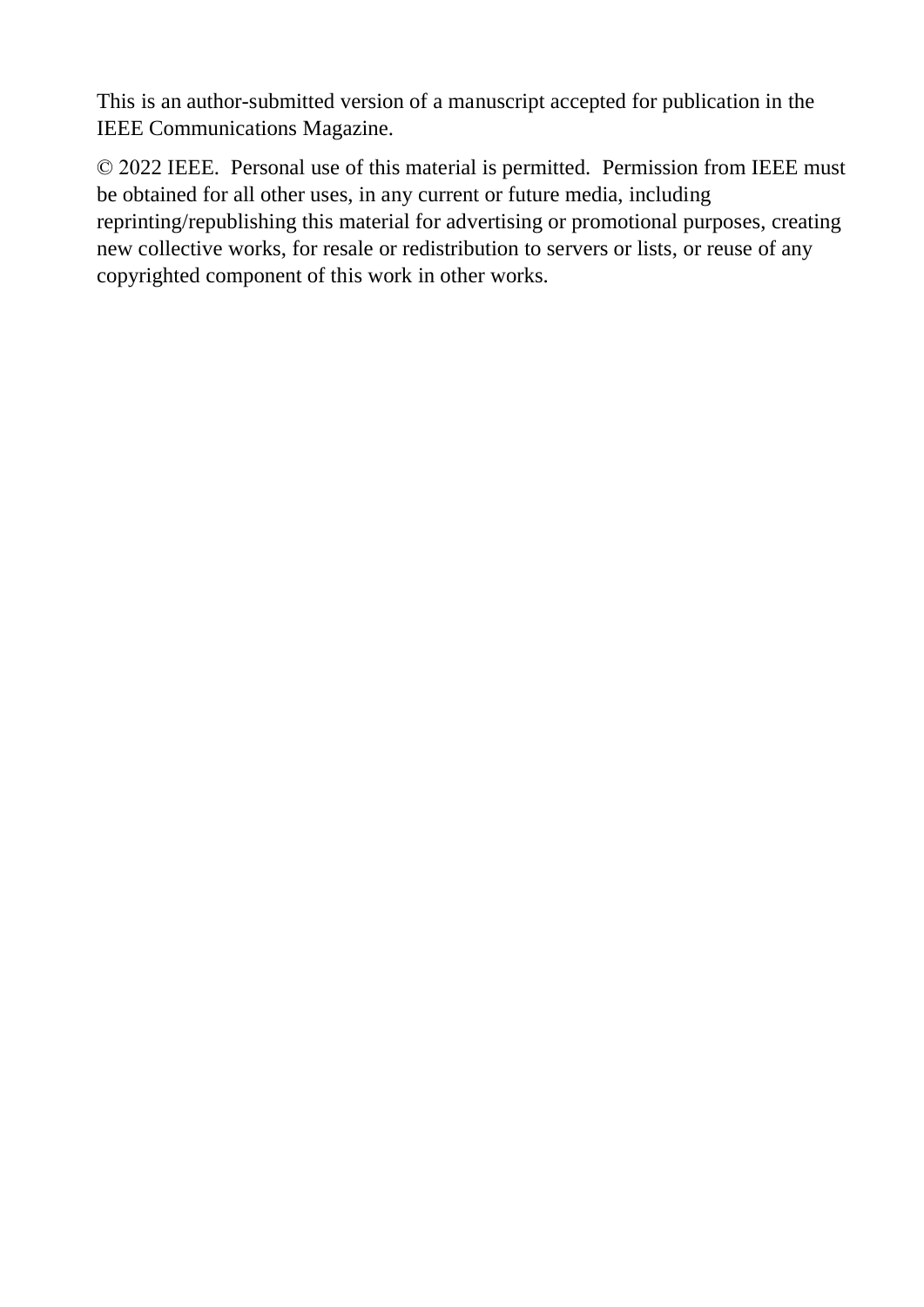# DECT-2020 New Radio: The Next Step Towards 5G Massive Machine-Type Communications

Roman Kovalchukov, Dmitri Moltchanov, Juho Pirskanen, Joonas Säe, Jussi Numminen, Yevgeni Koucheryavy, and Mikko Valkama

*Abstract***—Massive machine type communications (mMTC) is one of the cornerstone services that must be supported by 5G systems. 3GPP has already introduced LTE-M and NB-IoT, referred to as cellular IoT (CIoT), in 3GPP Releases 13, 14, and 15 and submitted these technologies as part of 3GPP IMT-2020 technology submission to ITU-R. Even though NB-IoT and LTE-M have been shown to satisfy 5G mMTC requirements, it is expected that these CIoT solutions will not address all aspects of IoT and ongoing digitalization, including the support for direct communication between "things" with flexible deployments, different business models, as well as support for even higher node densities and enhanced coverage. In this paper, we first describe the Digital Enhanced Cordless Telecommunications (DECT) DECT-2020 standard recently published by ETSI for mMTC communications. We then evaluate its performance and compare it to the existing low power wide area network (LPWAN) solutions showing that it outperforms those in terms of supported density of nodes while keeping delay and loss guarantees at the required level.**

# I. INTRODUCTION

For many years, the Internet of Things (IoT) has been predicted to have almost exponential growth [1]. However, this progress has taken much longer than expected. With the rise of big data and artificial intelligence, IoT has become a new megatrend foreseen to impact many industry areas [2]. This progress depends on the availability of off-the-shelf enabling radio technologies.

Conventionally, applications act as a driving factor towards developing enabling technologies. Industry 4.0 concept dictates small delays in the air interface, enabling realtime synchronization and reconfiguration capabilities [3]. On the other hand, condition monitoring and logistics applications are characterized by high node density and do not pose strict requirements on delay and single packet loss performance [4]. These new service requirements are taken into account in the International Telecommunication Union Radiocommunication Sector (ITU-R) International Mobile Telecommunications-2020 (IMT-2020) process such that any IMT-2020 technology proposal shall meet all the requirements of usage scenarios to be recognized as 5G technology by ITU-R [5].

Addressing these requirements, 3rd Generation Partnership Project (3GPP) has specified two services and associated enablers – Narrowband IoT (NB-IoT), Long-Term Evolution MTC (LTE-M), and the upcoming New Radio (NR) based ultra-reliable low-latency communications (URLLC) [6]. Nevertheless, numerous upcoming applications fall between these two extremes [7], e.g., presence monitoring and remote light control. These

firstname.lastname@tuni.fi

applications pose much stricter requirements on delay and loss performance compared to massive machine type communications (mMTC). However, they are still more relaxed than those of URLLC. Furthermore, reliability and availability for these applications are becoming much more critical compared to power consumption.

Perceiving these needs, the European Telecommunications Standards Institute Digital Enhanced Cordless Telecommunications (ETSI DECT) working group initiated new efforts in early 2018 aiming to standardize a technology that would fulfill both the mMTC and URLLC requirements of the 5G and support local deployments without separate network infrastructure, network planning, and spectrum licensing agreements. Most of the ongoing efforts are concentrated on enabling advanced networking capabilities, enhancing the conventional centralized operation and starbased topology by introducing multi-hop operation and random access schemes for capacity and coverage extension. These efforts commencedin July 2020, providing a costefficient industry-wide mMTC enabler by ETSI DECT-2020.

The goal of this paper is to describe the technical solutions of the DECT-2020 standard and to evaluate its performance. To this aim, we start by reviewing the requirements of the new applications of mMTC technologies as well as design approaches to low power wide area network (LPWAN) technologies in Section II. We then provide the details of the recently standardized DECT-2020 mMTC solution in Section III. In Section IV, we study the proposed solution using standardized ETSI/ITU-R methodology [8] and compare it with modern LPWAN technologies. Conclusions are drawn in the last section.

## II. 5G MMTC STATE-OF-THE-ART AND REQUIREMENTS

### *A. 5G mMTC Service Requirements*

The requirements for 5G mMTC vary and depend on the application. For conventional monitoring applications, ITU-R mandates the network to achieve the node density of at least one million devices per square kilometer with the minimum message intensity of one packet per two hours [5]. At this traffic intensity, the packet loss ratio (PLR) must be at most one percent, while the maximum delay should be upper bounded by 10 seconds.

The evolving IoT market is accompanied by several trends affecting the abovementioned values. First, as the number of sensors in a single device increases, the amount of traffic generated by the device grows. In this multipurpose equipment, low power consumption becomes essential to support long operating times with coin cell battery sizes. The market is further expanded by novel services requiring much tighter delay guarantees closer to real-time requirements, such as a lighting control use case, where indoor or outdoor lights are controlled by radio communication. Additionally, in many

R. Kovalchukov, D. Moltchanov, J. Säe, Y. Koucheryavy, and M. Valkama are with Tampere University, Finland. Email:

J. Pirskanen and J. Numminen are with Wirepas Oy, Tampere, Finland. Email: firstname.lastname@wirepas.com

This work was supported by the Business Finland 5G-FORCE project.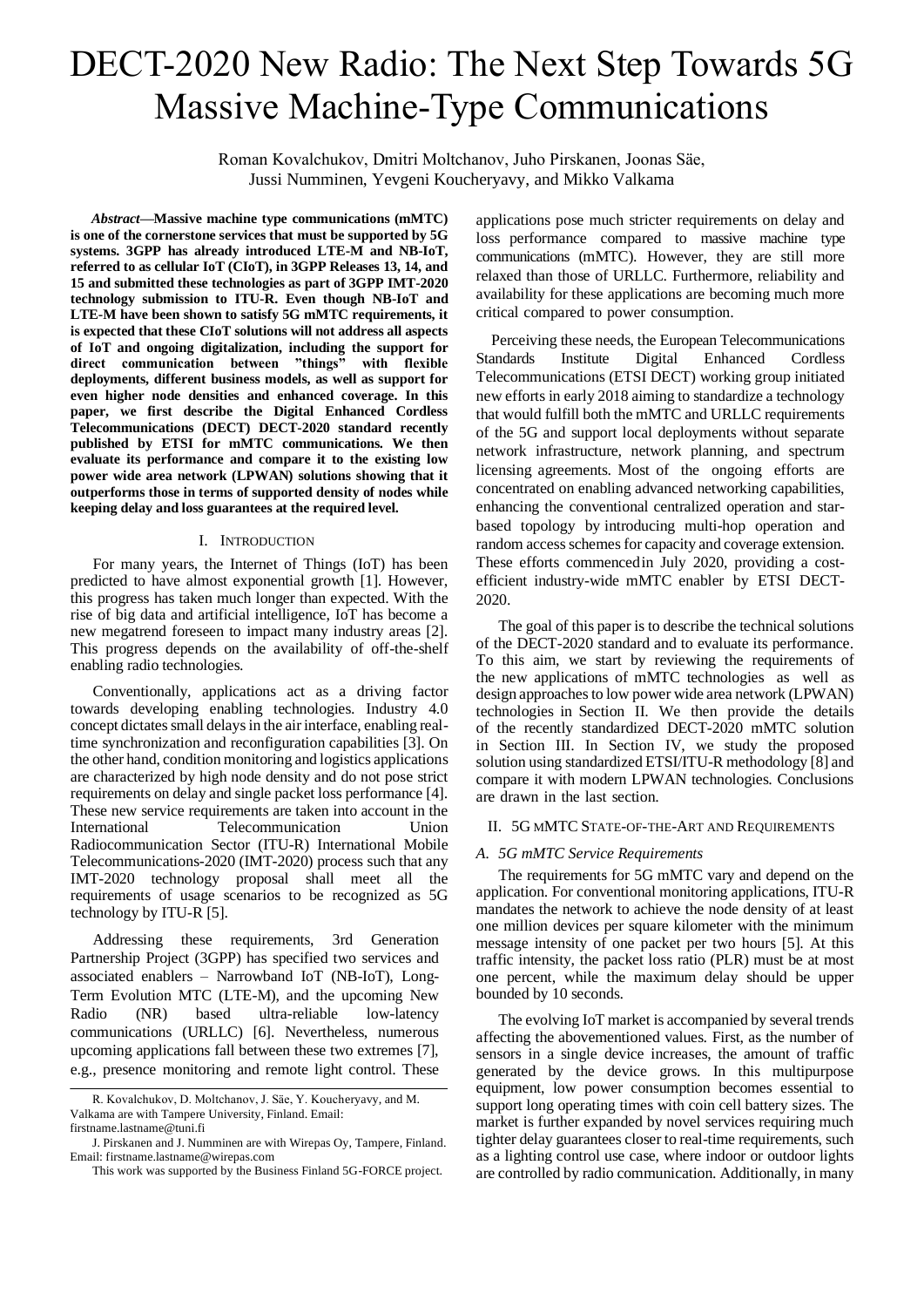

Fig. 1. Illustration of topology formation and RDs' operating modes in DECT-2020 technology.

IoT applications such as warehouse inventory or factory automation, the data communication is local, calling for a local area network deployment rather than wide-area type systems. In addition to higher traffic demands and stricter delay requirements, the reliability of the communication becomes essential. Within the scope of the light control example, should the desired operation malfunction, this can result in a non-optimal end-user experience and may lead to a significant risk of injury. Similarly, the communication must avoid a single point of failure, and operation should be possible even if the connection to the infrastructure is lost. Systems must ensure that a single communication failure does not prevent other parts from operating and that the problem is isolated to only the impacted node.

In summary, the new mMTC applications require stricter performance targets than declared in [5]. The DECT-2020 mMTC standard aims to fill this void while supporting the wide-area IoT requirements defined by ITU-R.

#### *B. Design Approaches and Modern Enablers*

Within the 5G mMTC technology standardization, two independent tracks are identified. The first track is based on self-configured and infrastructure-less wireless sensor networks that operate in unlicensed spectrum. This type of operation is achieved by mesh network topology, where devices can route other nodes' data to an access point or a sink with connectivity to the outside world. The second approach is utilizing a star topology network either in unlicensed/licensed spectrum, which is referred to as cellular IoT (CIoT). All nodes in these networks connect directly to the infrastructure.

The mesh-based sensor networks are typically based on Institute of Electrical and Electronics Engineers (IEEE) 802.15 solutions, such as Bluetooth, Thread, ZigBee, Wirepas Mesh [9]. The utilized radio technologies are often simple and have limited capabilities regarding the data rate, modulation schemes, and channel coding. The most significant benefit is that there is no need for network infrastructure, implying that anyone can deploy nodes without contract or subscription with a commercial or private network operator.

The star topology networks operating in unlicensed bands include Sigfox, LoRA, and Wi-Fi HaLow [10]. Sigfox is a proprietary solution, whereas LoRA is partly open for the alliance members. The CIoT approach and Wi-Fi Halow are based on open standards defined by 3GPP and IEEE. Within the 3GPP, there exist a few different technologies [10]. The first one is Extended coverage Global System for Mobile Communications IoT (EC-GSM-IoT), which is backward compatible with 2G GSM. The second supported 3GPP

standard is LTE-M, a solution compatible with LTE with a lowered operating bandwidth of 1.4 MHz and reduced device complexity. The last 3GPP option is NB-IoT that operates over 200 kHz with a completely newly designed radio access.

In the star topology, device-to-device (D2D) communication is not supported. What drives the system design to maintain large link budget values to reduce the possibility of being out of coverage. Consequently, the available data rates in Sigfox, LoRA, and NB-IoT are limited due to the signal and bandwidth design.

To support high node densities and satisfy stricter delay and loss guarantees, network designers may consider expanding the frequency resources available for mMTC communications, resulting in increased capital expenditures for mMTC operators. Alternatively, one may rely on spatial frequency reuse by employing multi-hop relaying. The use of mesh systems induces its own shortcomings, including the need for routing functionality at end systems and complex random access protocols. However, they can be alleviated by introducing special topologies such as trees or directed acyclic graphs that do not require explicit routing. Thus, several telecommunications actors consider multi-hop systems as a potential solution for 5G.

#### III. DECT-2020 MMTC STANDARD

## *A. System Architecture*

The system architecture of DECT-2020, described in multi-part ETSI standard [11], is cluster-tree mesh network topology without dedicated network infrastructure nodes, as shown in Fig. 1. The first part of the standard specifies radio devices (RD) that may operate in fixed (FT) or portable termination (PT) modes or both modes simultaneously. In the FT mode, an RD applies a radio coordination function to manage local radio resources and enable other RDs in PT mode to connect to it. The RD, operating in FT mode, routes data from these RDs and its own data in PT mode towards the next hop RD operating in FT mode, reaching the RD in FT mode with an external internet connection. Thus, the same RD can also operate in FT mode to provide connectivity to another set of RDs, as shown in Fig. 1.

At the network initiation, only RDs with direct connection to the external network operate in FT mode. Usually, these RDs are sink nodes, which are neither traffic sources nor destinations. Once RD in PT mode establishes a connection to an RD in FT mode, it can also start operating in FT mode to provide connection to other RDs. When alternative connection is available for RD in PT mode, it can switch between RDs in FT mode depending on the configuration.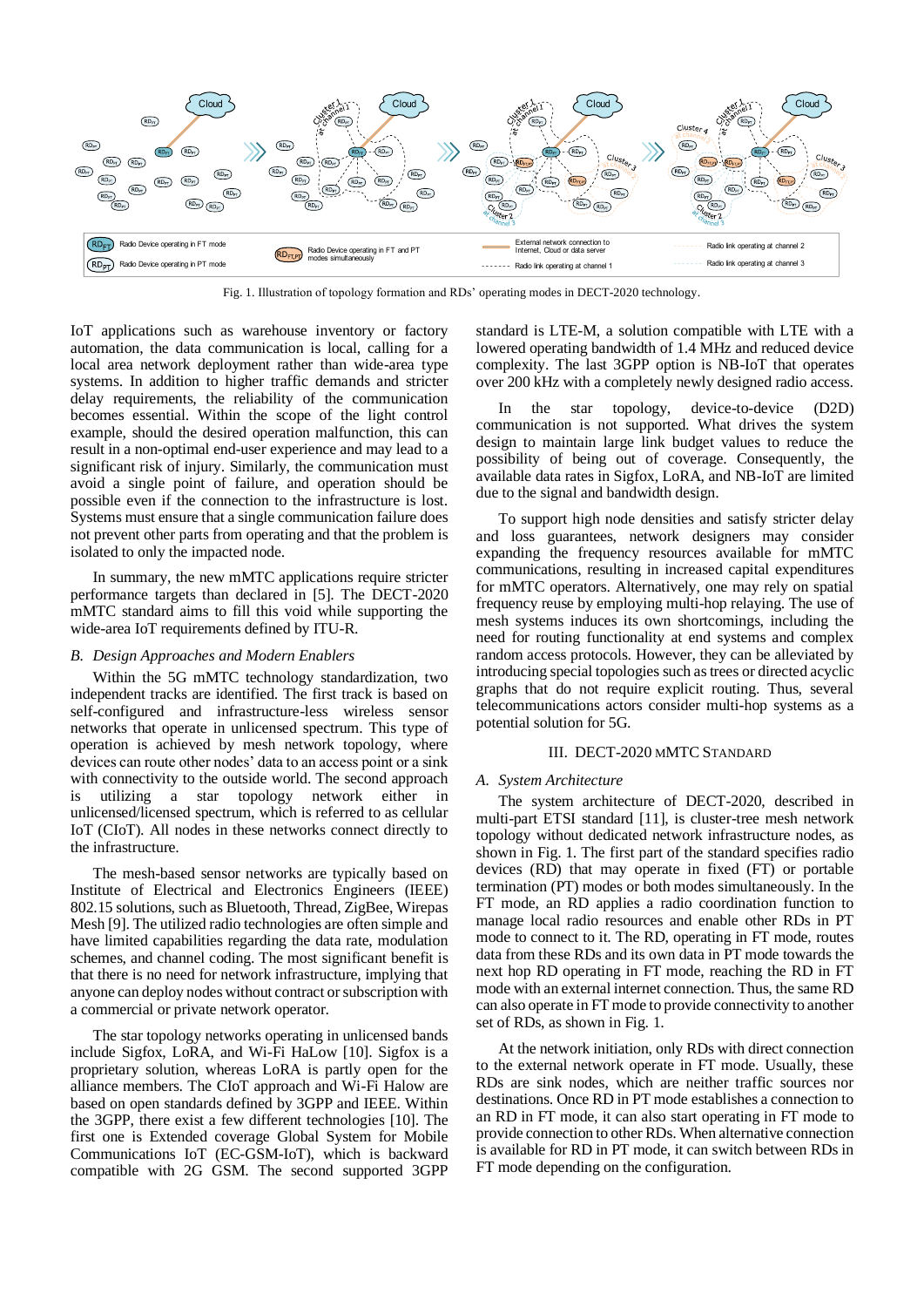

Fig. 2. Protocol stack architecture and packet structure in DECT-2020.

For high scalability, the devices are free to choose the operation mode locally. The external internet connectivity is outside of DECT-2020 standard, allowing the use of different wired or wireless connectivity solutions depending on deployment needs. It is an important aspect for local network deployments as, for example, factory or building owners can use the most suitable connectivity to data cloud or local servers. Additionally, integration to 3GPP networks can be enabled based on non-3GPP access interworking architectures enabling cellular operators to integrate local DECT-2020 networks as part of their infrastructure.

The mesh network topology supports direct communicationbetween RDs as well as group communication without a dedicated D2D operation mode, enabling different use cases not possible with the star topology, such as lighting control. The strong benefit of mesh topology is that range and coverage can be extended by adding more nodes to the network. Therefore, communication with low-quality radio links canbe avoided with the benefit of removing the single points of failure within the network.

### *B. Radio Interface Architecture*

The radio interface architecture of DECT-2020 mMTC Standard is shown in Fig. 2. It consists of two layers, the physical layer and the medium access control (MAC) layer.

The new DECT-2020 physical layer, designed to support 17 different frequency bands, is suitable for operating in frequency bands below 6 GHz. The employed RF technologies for the physical layer are time division duplex mode and cyclic prefix orthogonal frequency division multiplexing (CP-OFDM) with multiple access schemes utilizing both time division multiple access and frequency division multiple access. The base subcarrier spacing (SCS) is 27 kHz obtained with a scaling factor of 1. The SCS scaling supports the power of two scaling with 2, 4, 8 as other possible values. The base fast Fourier transform (FFT) size is 64 obtained with a bandwidth scaling factor of 1. Other possible scaling values are 2, 4, 8, 12, 16 resulting in the minimum

channel bandwidth of 1.728 MHz with a maximum of 221.184 MHz.

The DECT-2020 NR utilizes a physical layer packet structure depicted in Fig. 2. It consists of two separate parts: the synchronization training field (STF) and the data field (DF). The STF part is used for the per-packet synchronization of the receiver and to indicate the demodulation reference signal (DRS) configuration used to transmit the physical layer packet. The DF part of the physical layer packet offers two different channels: the physical control channel (PCC) and the physical data channel (PDC). The DF part carries DRS for up to 8 antenna ports for channel estimation and equalization at the receiver. The PCC uses 98 subcarriers, where the physical control field bits, set by the MAC layer, are turbo encoded as specified in [11, Part 3].

The physical control field has either 40 or 80 information bits referred to as Type 1 and Type 2, respectively. The receiver decodes blindly whether the physical layer packet uses Type 1 or Type 2 content allowing the reception of both types without any foreknowledge. The first type is optimized for beacon transmission with a lower coding rate to provide improved coverage for PCC detection of beacon transmission. The second type is used when PDC carries higher-layer data such as unicast or multicast data. The Type 2 is designed to support advanced physical layer functionalities, as discussed further. For operation in license-exempt bands with multiple overlapping networks, the PCC carries a short Network ID and the 16-bit receiver and transmitter IDs.

The physical layer specified in [11, Part 3] is also responsible for performing the following functions: (i) error detection on the physical channel, (ii) forward error correction encoding/decoding of the physical channel, (iii) hybrid automatic repeat request (HARQ) soft-combining, (iv) rate matching of the coded physical channel data to physical channels, (v) mapping of the coded physical channel data onto physical channels, (vi) modulation and demodulation of physical channels, (vii) frequency and time synchronization, (viii) radio characteristics measurements, (ix) multiple-in multiple-out (MIMO) transmit diversity and beamforming. DECT-2020 combines the latest physical layer technologies to inbuilt mesh system architecture to future IoT solutions. Variants of these physical layer technologies have been previously available only in 3GPP cellular solutions or latest amendments of IEEE 802.11, and have never been utilized in mesh-based sensor network solutions.

## *C. MAC Protocol and Coexistence*

The DECT-2020 MAC protocol, see Fig. 2, supports both the license-exempt and licensed spectrum operation. This has been taken into account in network and RD addressing as well as in radio resource management. For network addressing, the DECT-2020 uses a 32-bit network ID where 24 most significant bits (MSB) are used to identify DECT-2020 network globally and transmitted in Network and Cluster Beacon Messages. The 8 least significant bit (LSB) Network ID is selected locally and transmitted in PCC. For RD addressing, DECT-2020 uses a 32 bit Long RD ID that identifies RD uniquely in a DECT-2020 network. Furthermore, each RD has a 16 bit short RD ID, randomly selected by the RD. It is used in PCC for identifying the transmitter and receiver of a packet. Both short and long RD IDs are used during association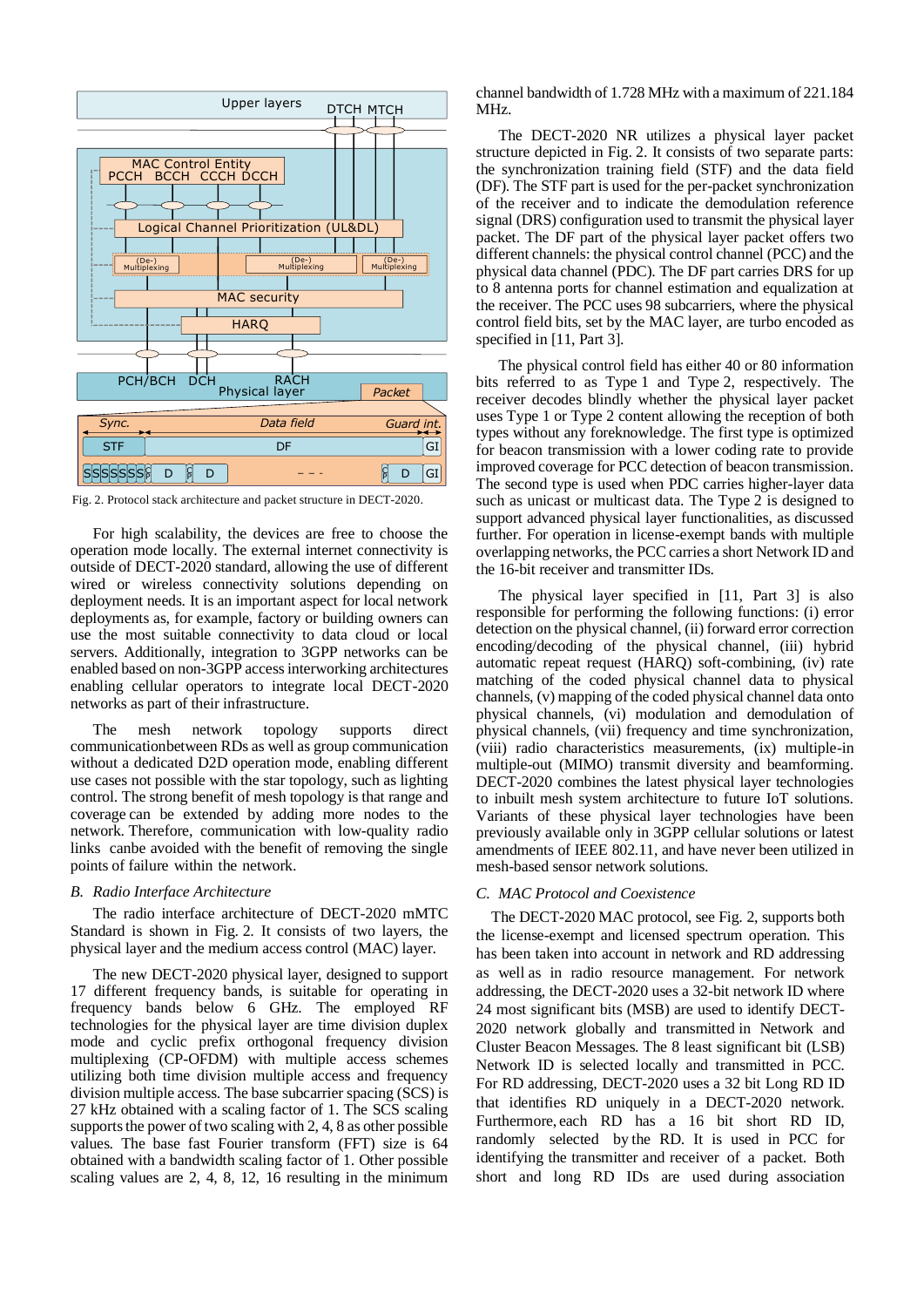signaling to specify the linkage between short and long RD IDs.

Following [11, Part 4] for radio resource management, RD may initiate an FT mode operation. In this mode, RD coordinates local radio resources and provides information about how other RDs may connect and communicate with it. In the FT mode, RD performs the following functions: (i) carrier and sub-slots selection, (ii) transmitting beacons to enable other RDs to identify, measure, and initiate an association with it, (iii) configuring the radio communication parameters of the connections with associated RDs, (iv) HARQ retransmissions and feedback signaling in PCC, (v) link adaptation by selecting optimum modulation and coding scheme (MCS) and transmission power. An RD in PT mode operates based on the information provided by RDs in FT mode. Note that RD can operate both in FT and PT modes simultaneously, enabling cluster-tree mesh network topology (see Fig. 1).

According to [11, Part 4], MAC supports the listen before talk (LBT) with binary exponential back-off and scheduled transmission regimes. Both random access channel (RACH) transmission and scheduled transmission use the same physical layer packet format and support HARQ. The RD in FT mode can control the number of resources allocated for both types of transmissions and assign scheduled resources for any associated RD. For RACH, RD in FT mode indicates the slots and sub-slots when RACH transmission is possible. The transmitting RD selects the MCS of the transmission and the actual packet duration to prevent exceeding the maximum allowed resources set by the RD in FT mode. Before the actual RACH transmission, an RD performs LBT to avoid collisions. The minimum sensing time for the LBT in RACH transmission is designed to be as short as two symbols, allowing for rapid access to the medium.

For the scheduled access, the RD in FT-mode uses the MAC Resource allocation information element (IE) to assign RD-specific resources in sub-slots for operation. The transmitting RD performs a selection of MCS, MIMO mode, and Tx power. The resource duration can be assigned with sub-slot accuracy with desired repetition and validity in time. The validity of allocation can be configured as single transmission and permanent allocation, based on service needs and spectrum regulation, as the RD in FT-mode needs to restrict the validity and perform LBT before re-scheduling resources again. This functionality can be utilized for voice or audio communications and industrial applications with deterministic delay requirements. Additionally, it can be used in sensor applications, where resource allocation is performed once for a group of nodes.

To enable coexistence and interference avoidance, DECT-2020 supports two types of received signal strength indicator (RSSI) measurements as defined in [11, Part 2]. The RSSI-1 is generic for interfering signals of any kind and is used in LBT. In RSSI-2, the measurement is done for any DECT-2020 signal, where PCC is decoded. As PCC contains both a short network ID and a 16-bit transmitter and receiver IDs, an RD can associate the obtained measurement report with the correct DECT-2020 network (own or other) rather than considering this interference like any arbitrary interference. This functionality is utilized in the DECT core frequency

band, 1880–1900 MHz in Europe, and when operating at a spectrum with local or shared license schemes. For operation in DECT core bands, the channel access rules have additional features to detect whether slots are used by legacy DECT.

#### IV. PERFORMANCE INSIGHTS AND COMPARISON

In this section, we provide (i) assessment of the critical performance metrics including PLR, 99 latency percentile, and energy consumption, (ii) show the ranges of device densities, where ITU-R parameters are satisfied, and (iii) whenever possible, compare DECT-2020 with other technologies.

## *A. Simulation Environment*

The system model has been implemented using systemlevel simulation tool WINTERsim extended to capture the specifics of the DECT-2020 technology. WINTERsim is a discrete event system-level (NS3-like) Python3 based simulation tool. For the DECT-2020, we used node abstraction as the basic class for all types of network devices, which contains all the node parameters (e.g., position, mobility model, antenna parameters, power) and serves as a container for L2 interfaces, routing protocol implementations, flow tables, signaling engine, application handlers, traffic

TABLE I. System Parameters for the Conducted Performance Evaluation

| <b>Parameter</b>                                    | <b>Value</b>                |
|-----------------------------------------------------|-----------------------------|
| <b>Baseline evaluation configuration parameters</b> |                             |
| <b>System Architecture</b>                          | Mesh, 19 gateways, 57 sinks |
| Carrier frequency                                   | 1900 MHz                    |
| Number of channels                                  | 1 and 3                     |
| Channel bandwidth                                   | 1.728 MHz                   |
| Channel model, Sink-Node                            | Urban macro                 |
| Channel model, Node-Node                            | Urban street canyon         |
| Base station (BS) antenna height                    | 5 m and 25 m                |
| Total Tx Power per TRxP in                          |                             |
| BS/sink                                             | 7 and 17 dBm                |
| Node power class                                    | 7 dBm                       |
| Additional parameters for system-level simulation   |                             |
| Inter-site distance (sink) distance                 | 500 m                       |
|                                                     | 0.1-24 million devices per  |
| Node density                                        | km                          |
| Number of node/sink antenna<br>elements             | 1                           |
| Inter-site interference modeling                    | Explicitly modeled.         |
| BS noise figure                                     | 7 dB                        |
| End node noise figure                               | 7 dB                        |
| BS/sink antenna element gain                        | $0$ dBi                     |
| RD antenna element gain                             | $0$ dBi                     |
| Thermal noise level                                 | $-174$ dBm/Hz               |
| Traffic model                                       | 1 message/2 hours/node      |
| Application data message size                       | 32 bytes                    |
| <b>PHY Design</b>                                   |                             |
|                                                     | Quadrature phase-shift      |
| <b>MCS</b>                                          | keying (QPSK) 3/4           |
| Transmission of (negative)                          |                             |
| acknowledgements ACK/NACK                           | Single slot using QPSK 3/4  |
| Maximal number or retransmissions                   | 3                           |
| End node antenna height                             | 1.5 <sub>m</sub>            |
| Frame size                                          | $10$ slots $(10$ ms)        |
| Slot size                                           | $10$ symbols (416 us)       |
| Transport block size                                | 456 bits                    |
| <b>SCS</b>                                          | $27$ kHz                    |
| <b>Modulation</b> scheme                            | CP-OFDM                     |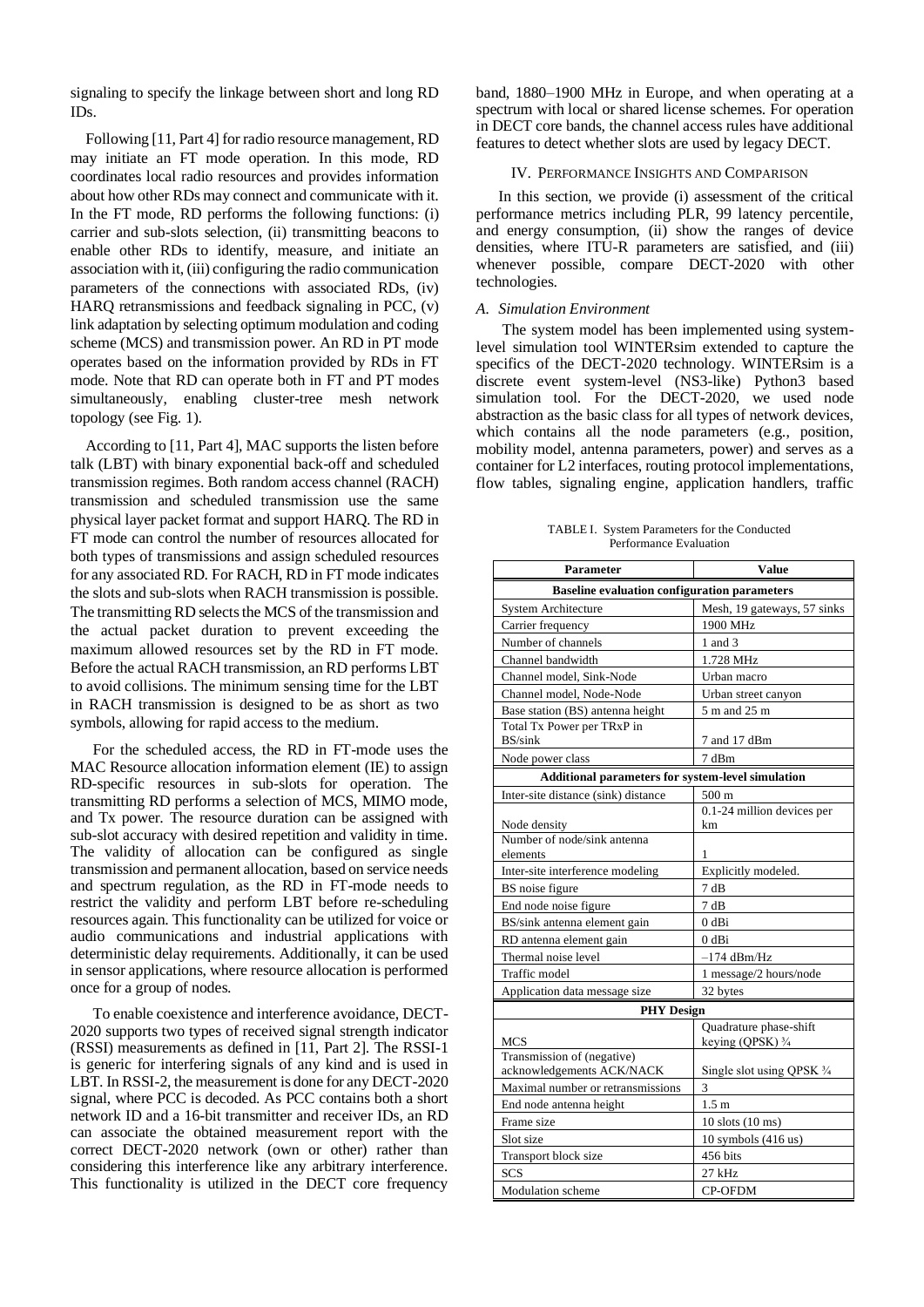generators, physical layer interfaces, etc. To simulate such a high-density deployment, we implemented specific physical layer abstraction, which stores all the bidirectional pathloss states between the RDs, having reception signal strengths higher than the noise level. During the simulation, all the components can gather component-specific and global statistics on packet deliveries, delays, power consumption, etc.

The simulation procedure starts with node placement and path loss calculations, which are done according to 3GPP guidelines [12]. The simulations have been performed according to urban macro-mMTC test Configuration A from ITU-R guidelines [8]. Particularly, it consists of standard 19 cells deployment with an inter-site distance of 500 m. RDs in TBSs are assumed to be equipped with omnidirectional antennas. As neither 3GPP nor ITU-R describes the procedure for calculating D2D links specifically, we use different models for different types of links: for  $RD_{FT}$  -to-any we use the Urban macro model for RDFT,PT-RDPT and RDFT,PT-RDFT,PT we used Urban Micro model, if both RDs are indoor and closer than 25m we used Indoor Office model, for each indoor-to-outdoor penetration we also added random building penetration loss according to 3GPP model. The percentage of indoor devices is equal to 80. The simulation procedure consists of two periods: the "warm-up" period when all the RDs establish a tree topology using different biases and the actual simulation. The default system parameters are provided in Table I.

To obtain the metrics of interest, we employ the following procedure. For each set of parameters, we ran simulations for 25 hours of system time. The steady-state period has been detected by utilizing the moving average statistics, and the data have been collected during the steady-state period. To remove residual correlations, we have utilized the batch means strategy. Due to the large size of statistical samples, only the point estimates are shown.

With Release 16, 3GPP has introduced modifications to LTE-M and NB-IoT to reduce (Radio Resource Control) RRC signaling and physical layer control channel overhead to improve spectral efficiency and device power consumption. The 3GPP NR Industrial IoT (IIoT) in Release 16 primarily focuses on Augmented reality (AR) and Virtual Reality (VR) and new use cases like factory automation to differentiate from low power use cases further [13]. Performance of these improvements introduced to LTE-M and NB-IoT and NR IIoT solution would be interesting separate studies. However, we chose to use 3GPP Release 15 as a benchmark, as it was

0.100 0.010  $\frac{\alpha}{6}$  0.001  $CH=1$ ; DECT,  $b=3dB$ CH=1; DECT, b=20dE  $10$ CH=1; Single-hop  $CH=3$ ; DECT,  $b=3dB$  $10$  $CH=3$ : DECT,  $b=20dF$  $CH=3$ ; Single-hop  $10$  $15$  $\overline{\phantom{a}}$  $10$  $20$ Device density, millions/km<sup>2</sup>

submitted to ITU-R as 5G proposal by 3GPP. More specifically, we consider the LTE-M technology [14] and a single-hop regime of DECT-2020 technology. To enable the comparison, we adjust the amount of emitted power such that no cell-edge users experience outages. For the multi-hop regime, we chose the radiated power value to be ten times lower than for single-hop, which results in only a third of the nodes having direct connectivity to a sink.

## *B. Numerical Assessment*

We start by analyzing the PLR as a function of node density for several operational regimes demonstrated in Fig. 3. First, by comparing mesh-based multi-hop and single-hop solutions, we note that the mesh-based solution shows better results. Particularly, for the single-channel regime, the density of nodes satisfying the one percent PLR requirement [5] increases more than twice from seven million for the singlehop solution to the maximum of 16 million for DECT-2020. However, the available resources increase from one to three channels does not lead to substantial performance improvement. The rationale is that each Base Station (BS) is allowed to use only one channel. Particularly, with respect to requirements of one percent PLR, the density of end nodes increases by at most one million for all considered configurations. Note that these results are in-line with [15] that studies the system in similar conditions.

Now, we introduce the bias parameter for the multi-hop operation: zero-bias means operation at the receiver sensitivity level, while, e.g., 3 dB bias means operating 3 dB above the receiver sensitivity. The usage of higher bias values forces nodes to choose next-hop neighbors that are closer to them. In practice, this feature can be implemented by setting the minQuality threshold in beacons as specified in [11, Part 4]. Observing Fig. 3, one may notice that the usage of bias improves the system capacity in the multi-hop regime. For example, for the single-channel regime, by increasing the bias from 3 dB to 20 dB, we improve the device density from 13 to approximately 17 million. Finally, note that the gain caused by bias is similar for one- and three-channel cases.

Another critical performance measure is latency. To this aim, Fig. 4 shows the 99th latency percentile. As one may observe, single-hop communication leads to better delay performance for the low density of end nodes. Raising the bias from 3 dB to 20 dB increases the delay as the data are transmitted by utilizing more hops on average. At the same time, the 99th latency percentile is not severely affected by the



Fig. 3. Packet loss rate as a function of node density. Fig. 4. 99th latency percentile as a function of node density.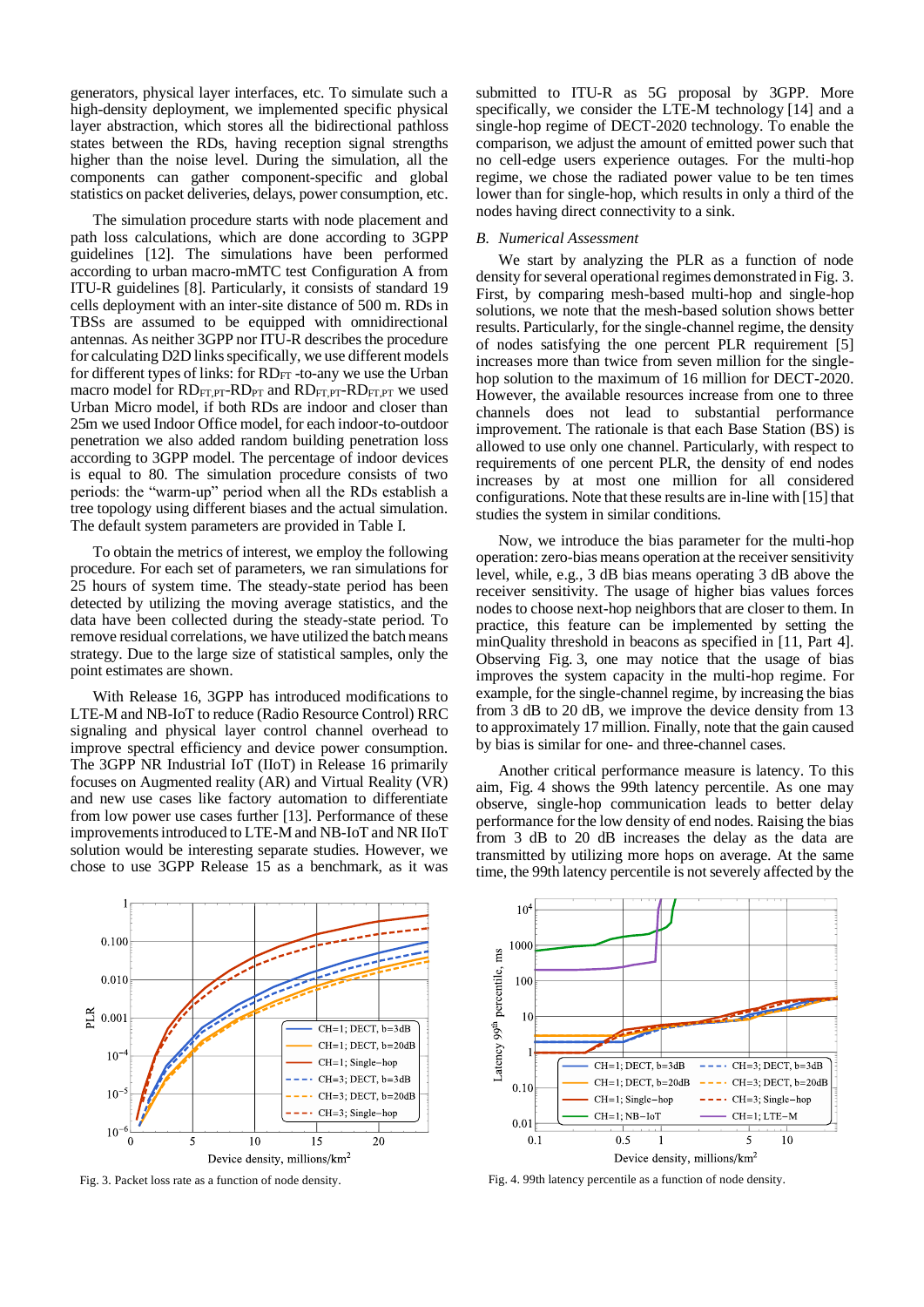

Fig. 5. Energy efficiency as a function of node density.

number of channels utilized, as for higher device density, starting from approximately half a million, all curves coincide, leading to similar performance. However, even for high device densities of around 10 million, where PLR is still within the requirement of one percent, see Fig. 3, the latency of successfully delivered packets is within 10 seconds, even for the single-hop regime.The comparison between the DECT-2020 mMTC solution and LTE-M technology is of special interest. By utilizing the LTE-M performance evaluation results [14] for a single 1.4 MHz channel, we observe that DECT-2020 outperforms LTE-M in terms of delay: 3–7 ms for DECT-2020 operational modes and slightly over than 1 s for LTE-M for the node density of half a million devices. As LTE-M uses repetitions resulting in high delay even in low load conditions, DECT-2020 avoids such operation, and it eventually turns out into reduced latency.

A critical metric responsible for an end node lifetime is energy efficiency, presented in Fig. 5 in Mbit/J. Firstly, note that the single-hop configuration leads to much worse performance than all considered multi-hop DECT-2020 setups and device densities. This effect is explained by the fact that the amount of energy needed to reach a BS in a single hop is much higher. The gradual decrease in the energy efficiency for all considered schemes is caused by the increase in the interference level, eventually leading to more frequent linklayer retransmissions. By comparing DECT-2020 multi-hop configurations, we observe that the higher bias value leads to worse energy efficiency. The reason is that higher biases require a higher number of hops on average and thus higher energy per bit. However, as the device density increases, the mode with 20 dB bias approaches the one with 3 dB bias. The rationale is that this configuration leads to lower interference, and this gain outweighs the one associated with the decrease in the number of hops.

We note that even the single-channel regime of DECT-2020 satisfies ITU loss and delay requirements for 5G mMTC communications [5]. However, from the energy efficiency point of view, this regime is much worse compared to multihop mode. Furthermore, single-hop communication endsystems have to be more complex, allowing to reach high emitted power.

## V. CONCLUSIONS

In this paper, we introduced the recently standardized DECT-2020 solution for novel massive IoT applications requiring stricter delay and loss performance guarantees. Utilizing a mesh topology to reduce interference, DECT-2020 can manage these deployments thanks to dynamic channel selection, cognitive radio principles without a need for precise frequency planning. Together with the state-of-the-art radio capabilities, these features make it a very attractive option for the local area, low latency, self-hosted mMTC, and other IoT networks.

Benchmarking the performance of the DECT-2020 solution against operator-driven CIoT solutions demonstrates that the mesh-based approach allows reaching much higher node densities for the same delay and loss performance bounds, enabling wide-area networking for many different applications. From the analysis we conclude, that DECT-2020 standard is best suitable for smart IoT applications such as homes, buildings, cities, industrial automation, etc., performing tracking, metering, and control tasks.

One of the open questions is the support of extremely high mobility scenarios, e.g., enabling connectivity at highways and high-speed railroads, where mesh solutions may show sub-optimal performance. Specifically, if the routing nodes move too fast, it may negatively affect the stability of the network topology. However, if only leaf nodes are highly mobile, they can still use the uplink connection; such features as local broadcasting might also enable the downlink. To solve these issues, additional changes to the routing procedures are needed.

#### **REFERENCES**

- [1] D. Wang, D. Chen, B. Song, N. Guizani, X. Yu, and X. Du, "From IoT to 5G I-IoT: The next generation IoT-based intelligent algorithms and 5G technologies," *IEEE Commun. Mag.*, vol. 56, no. 10, pp. 114–120, 2018.
- [2] M. Mohammadi, A. Al-Fuqaha, S. Sorour, and M. Guizani, "Deep learning for IoT big data and streaming analytics: A survey," *IEEE Commun. Surv. & Tut.*, vol. 20, no. 4, pp. 2923–2960, 2018.
- M. T. Okano, "IoT and Industry 4.0: the industrial new revolution," in *Int. Conf. on Manage. and Information Syst.*, vol. 25, Sept. 2017, pp. 75–82.
- [4] S. Winkelhaus and E. H. Grosse, "Logistics 4.0: a systematic review towards a new logistics system," *Int. J. of Production Research*, vol. 58, no. 1, pp. 18–43, 2020.
- [5] *Minimum requirements related to technical performance for IMT-2020 radio interface*, ITU-R M.2410-0, July 2017.
- [6] *Study on self-evaluation towards IMT-2020 submission*, 3GPP TS 37.910, Oct. 2019.
- [7] *Low Throughput Network (LTN); Use Cases and System Characteristics*, ETSI TS 103 249 V1.1.1, Oct. 2017.
- [8] *Guidelines for evaluation of radio interface technologies for IMT-2020*, ITU-R M.2412-0, July 2017.
- [9] *Electromagnetic compatibility and Radio spectrum Matters (ERM); System Reference document (SRdoc); Data Transmission Systems using Wide Band technologies in the 2.4 GHz band*, ETSI TR 103 665 v1.1.1, Jan. 2021.
- [10] J. Ding, M. Nemati, C. Ranaweera, and J. Choi, "IoT Connectivity Technologies and Applications: A Survey," *IEEE Access*, vol. 8, pp. 67 646–67 673, 2020.
- [11] *DECT-2020 New Radio (NR); Parts 1 to 4*, ETSI TS 103 636, Apr. 2021.
- [12] *Study on channel model for frequencies from 0.5 to 100 GHz (Release 14)*, 3GPP TR 38.901 V14.1.1, July 2017.
- [13] "3GPP Releases 16, 17 & Beyond," 5G Americas, White Paper, Jan. 2021. [Online]. Available: https://www.5gamericas.org/wpcontent/uploads/2021/01/InDesign-3GPP-Rel-16-17-2021.pdf
- [14] *IMT-2020 self-evaluation: mMTC non-full buffer connection density for LTE-MTC and NB-IoT*, 3GPP TSG-RAN WG1 R1-1809780, Aug. 2018.